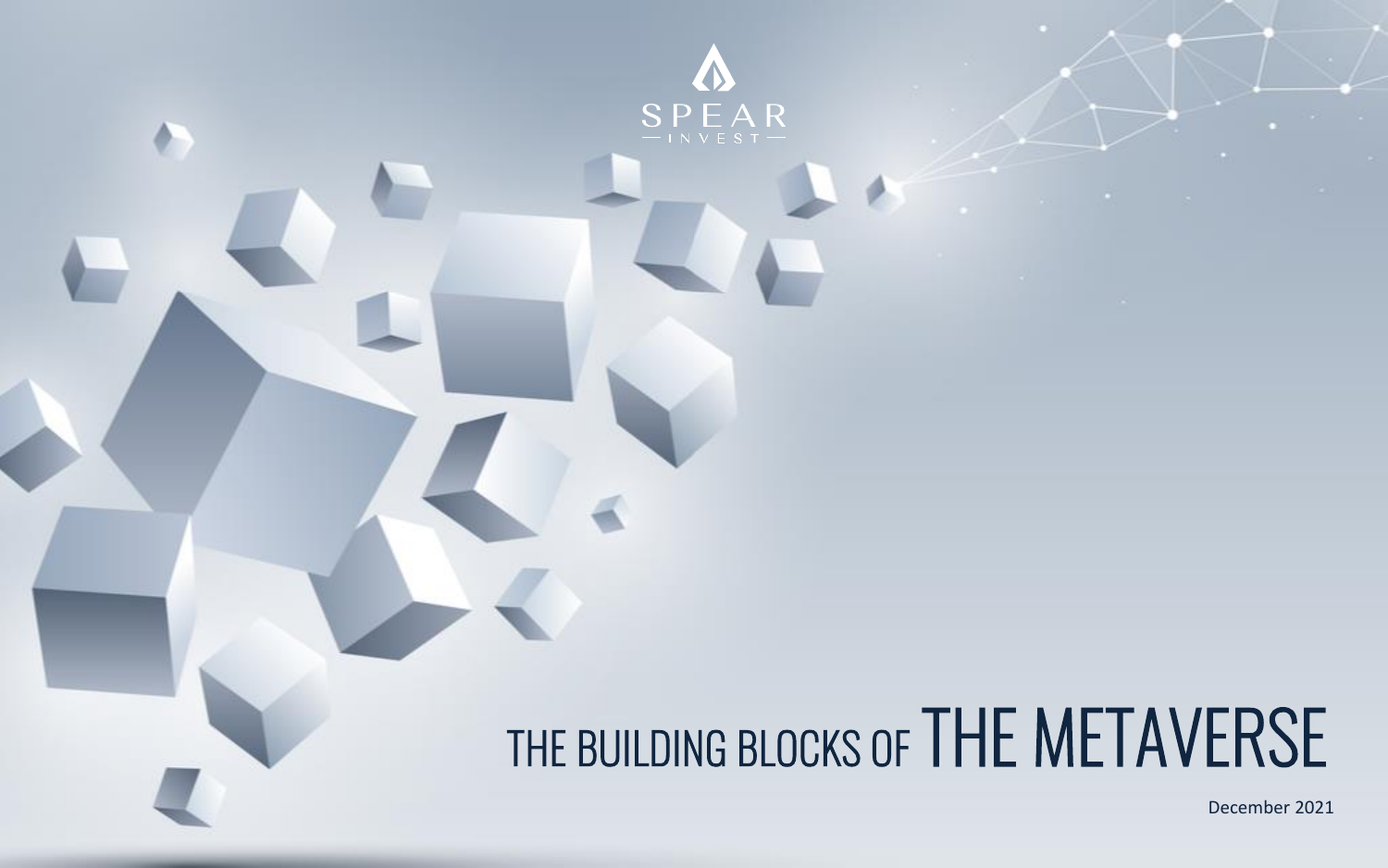- The metaverse is becoming a meaningful parallel economy with many subsectors e.g., manufacturing, gaming, social & advertising, finance, art, etc. and varying levels of adoption
- We analyzed the different layers of the metaverse and believe that the best risk/reward opportunities are "the building blocks", which include **Infrastructure, Spatial Computing,**  and **Decentralization**
- Companies that lie at the intersection of these three layers are disproportionately positioned to benefit. We strongly favor companies with platform agnostic business models at this point in the adoption cycle
- Examples would be **Nvidia (NVDA), Unity (U)**, and Microsoft (MSFT)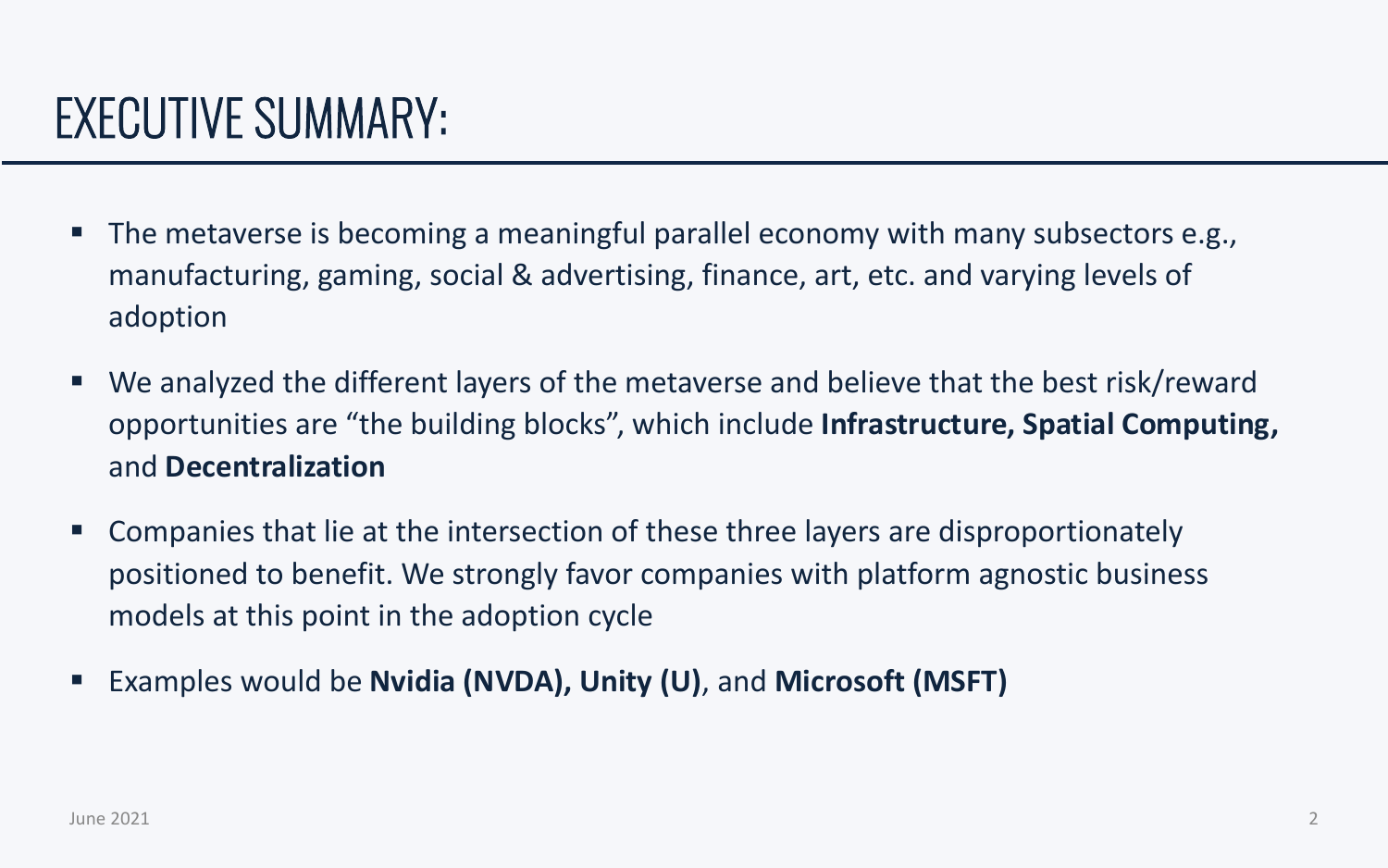# DEFINING THE METAVERSE

### **What is the metaverse?**

*The metaverse is a virtual world(s) where one can have an identity and interact with others real-time (connect, collaborate, create, transact etc.)*

### **What is Web3?**

While the metaverse, by definition, does not mean a decentralized platform, we believe that *Web 3, which enables decentralization, will be a critical building block of future metaverses* 

*Web 3 is a future version of the internet which is decentralized and based on a public blockchain. As background, Web 1 provided desktop browser access; Web 2 is the current version of the internet mainly defined by mobile and social features and dominated by several large companies that have build successful platforms on top of it*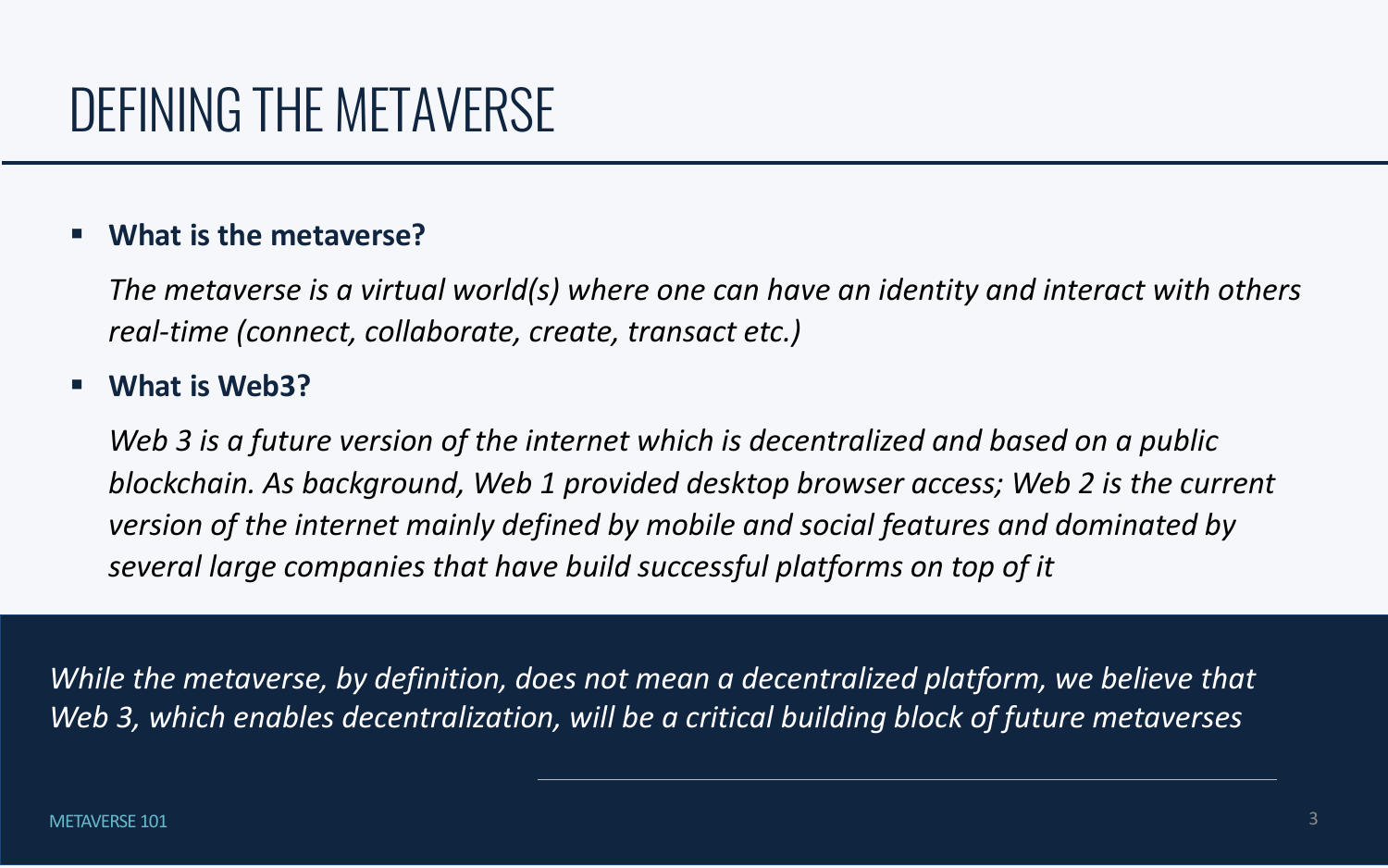### Parallel economy with many different sectors







*Quote from NVIDIA CEO, Jensen Huang: "I'm fairly sure that at this point, Omniverse or the metaverse is going to be a new economy that is larger than our current economy".*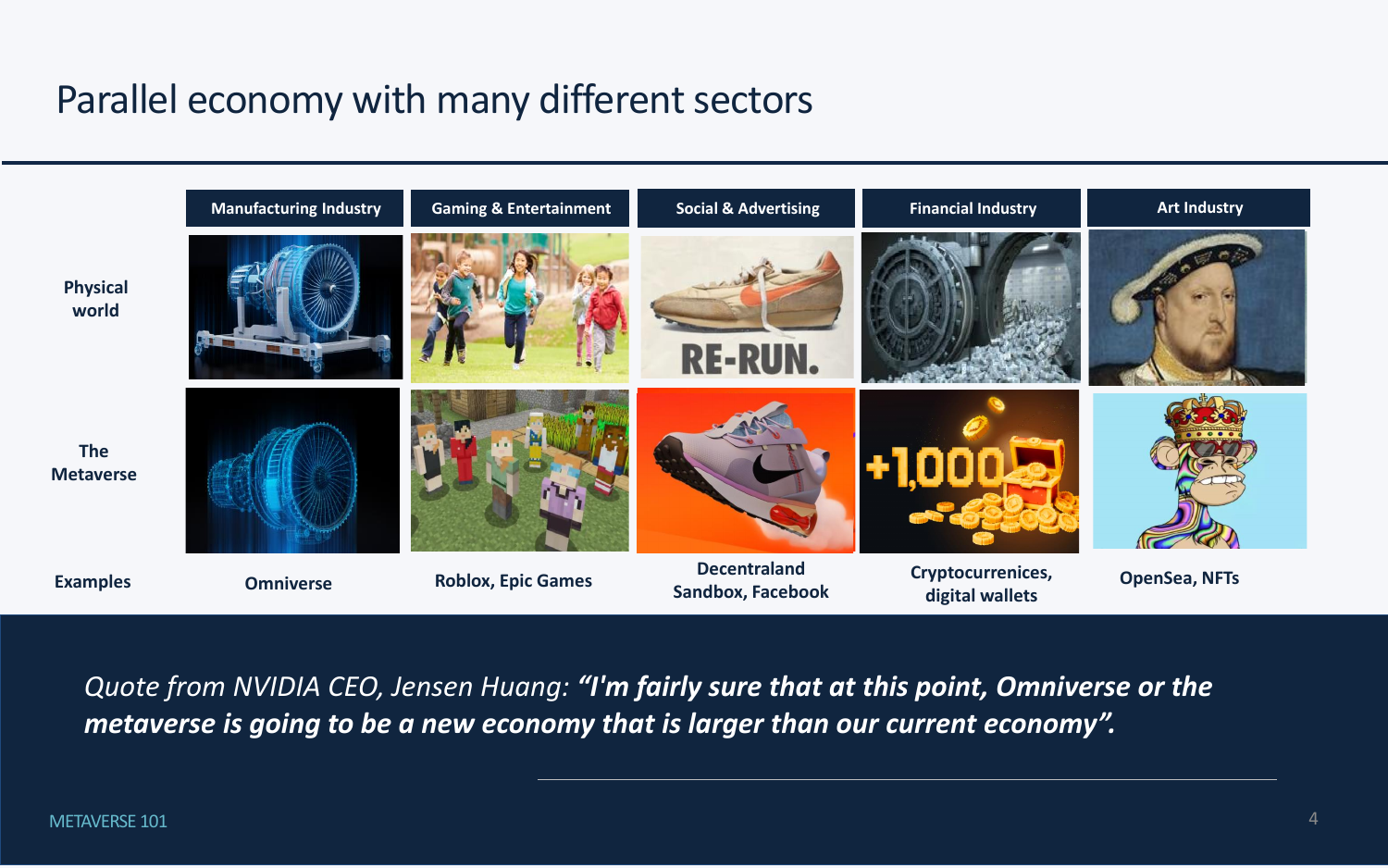### …with different levels of adoption and maturity

|                           | <b>Manufacturing Industry</b>                                                                                                                                                                                                                       | <b>Gaming &amp; Entertainment</b>                                                                                                                                                                                                       | <b>Social &amp; Advertising</b>                                                                                                                                                                                                                                               | <b>Financial Industry</b>                                                                                                                           | <b>Art Industry</b>                                                                                                                                                                                           |
|---------------------------|-----------------------------------------------------------------------------------------------------------------------------------------------------------------------------------------------------------------------------------------------------|-----------------------------------------------------------------------------------------------------------------------------------------------------------------------------------------------------------------------------------------|-------------------------------------------------------------------------------------------------------------------------------------------------------------------------------------------------------------------------------------------------------------------------------|-----------------------------------------------------------------------------------------------------------------------------------------------------|---------------------------------------------------------------------------------------------------------------------------------------------------------------------------------------------------------------|
|                           |                                                                                                                                                                                                                                                     |                                                                                                                                                                                                                                         |                                                                                                                                                                                                                                                                               |                                                                                                                                                     |                                                                                                                                                                                                               |
| <b>Adoption</b><br>level  | Concept introduced 10+ years ago<br>labeled as Industrie 4.0<br>Slow adoption driven by lack of<br>technology                                                                                                                                       | Furthest adoption in gaming<br>with significant market cap<br>today                                                                                                                                                                     | Newer concept that has<br>recently captured attention post<br>Facebook's name change<br>Several social platforms already<br>$exist - users can buy land etc.$                                                                                                                 | Web 3.0 Metaverse virtual worlds<br>have nearly 50,000 active wallets<br>today - up $\sim$ 10x since the<br>beginning of 2020                       | Art in the form of NFTs is a<br>relatively new concept allowing<br>artists to sell art online with -<br>NFT part enabling provenance<br>and identification                                                    |
| Recent<br><b>Examples</b> | Case studies from 2021:<br>- BMW/Omniverse digital twin -<br>30% reduction in planning;<br>- Siemens HRSG digital twin<br>Design/simulation market (2020):<br>- Global PLM market ~\$26bn<br>- Global simulation ~\$10bn<br>- 3D CAD market ~\$10bn | Roblox has 47.3 million daily<br>active users as of Q3 21 and<br>~\$70bn market cap<br>Virtual concerts hosted on<br>Fortnite (Epic Games) where<br>users attend with avatars-<br>12.3mm viewers of an Ariana<br>Grande virtual concert | <b>Decentraland (token MANA)</b><br>was launched in 2015; \$9bn<br>token market cap (up $\sim$ 5x post<br>Facebook's announcement)<br><b>Sandbox</b> (token SAND) just<br>launched its alpha; \$6bn token<br><b>market cap</b> (up $\sim$ 7x post<br>Facebook's announcement) | <b>Currencies (e.g. Etherum)</b><br>Digital wallets - (e.g Metamask,<br>Flow) enabling users on digital<br>platforms to trade and purchase<br>goods | <b>Exchanges (e.g. OpenSea)</b><br>eliminate the middleman<br>NFT art can sell for $$10s+mm-$<br>(e.g., CryptoPunk, Beeple)<br>Estimated ~\$3.5bn in sales of<br>NFTs in the first 3 quarters of<br>this year |

Source: Company reports, Grand View Research, Grayscale Investments, SPEAR Invest

*The metaverse has gained furthest adoption in gaming which today serves as a proof of concept for other sectors.*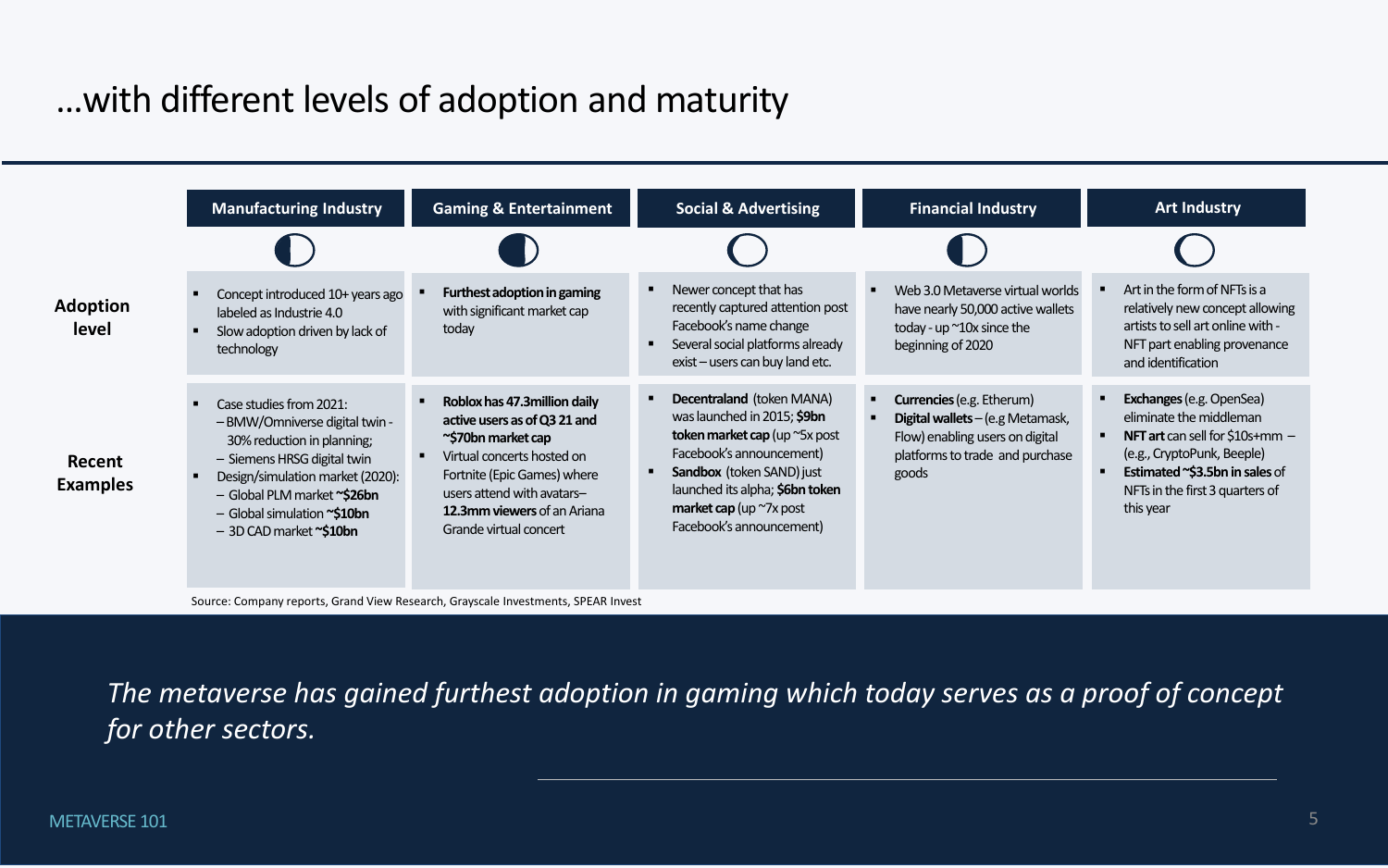6

### ...and many companies and platforms within each sector

*The market cap of Web 3 based Metaverse is only ~\$27.5billion today compared to the Gaming&eSports market at ~\$2trillion and Facebook market cap of \$0.9 trillion, implying significant growth potential* 



Source: SPEAR Invest; Grayscale; companies mentioned are examples only – the list is not exhaustive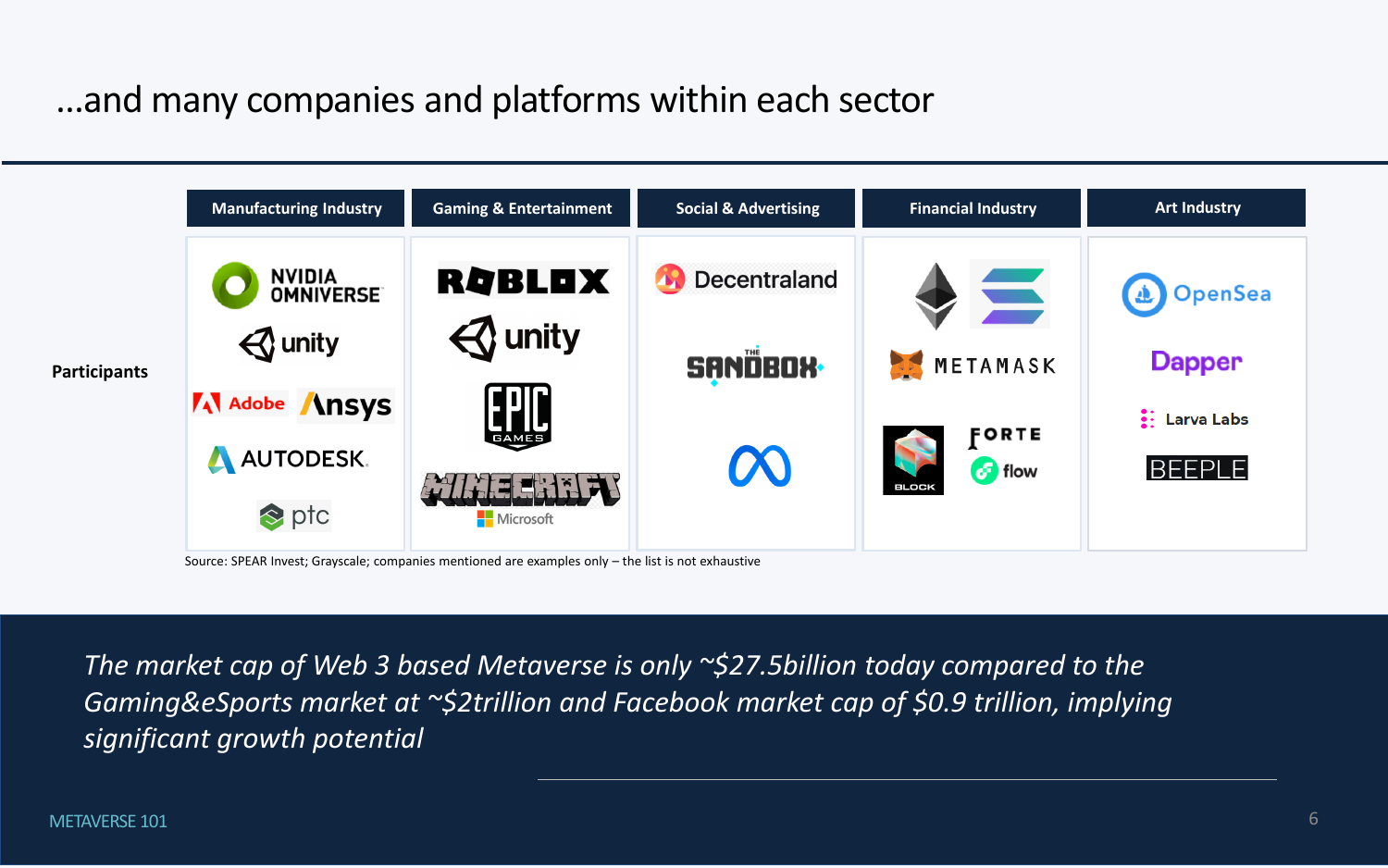- Key technology developments are bringing the metaverse concept to reality we refer to them as building blocks:
	- **Infrastructure:** accelerated computing (e.g., real-time ray tracing), connectivity (5G)
	- **Spatial computing:** improvements in the software stack
	- **Decentralization:** EDGE computing and Blockchain
- Old concept new dimension
	- For industrial companies, the concept of digital twins has been around for 10+ years; Industrie 4.0 i.e., the fourth industrial revolution, originates in 2011 and had similar concepts, but…
	- The technology 10+ years ago wasn't ready for implementation. Critical bottlenecks often cited were ease of deployment, compute speeds, centralized computing, and connectivity (reliability and latency)

Until recently we have not had the infrastructure to make this concept real, but today we do, *and the technology will only improve.* 

### Why now?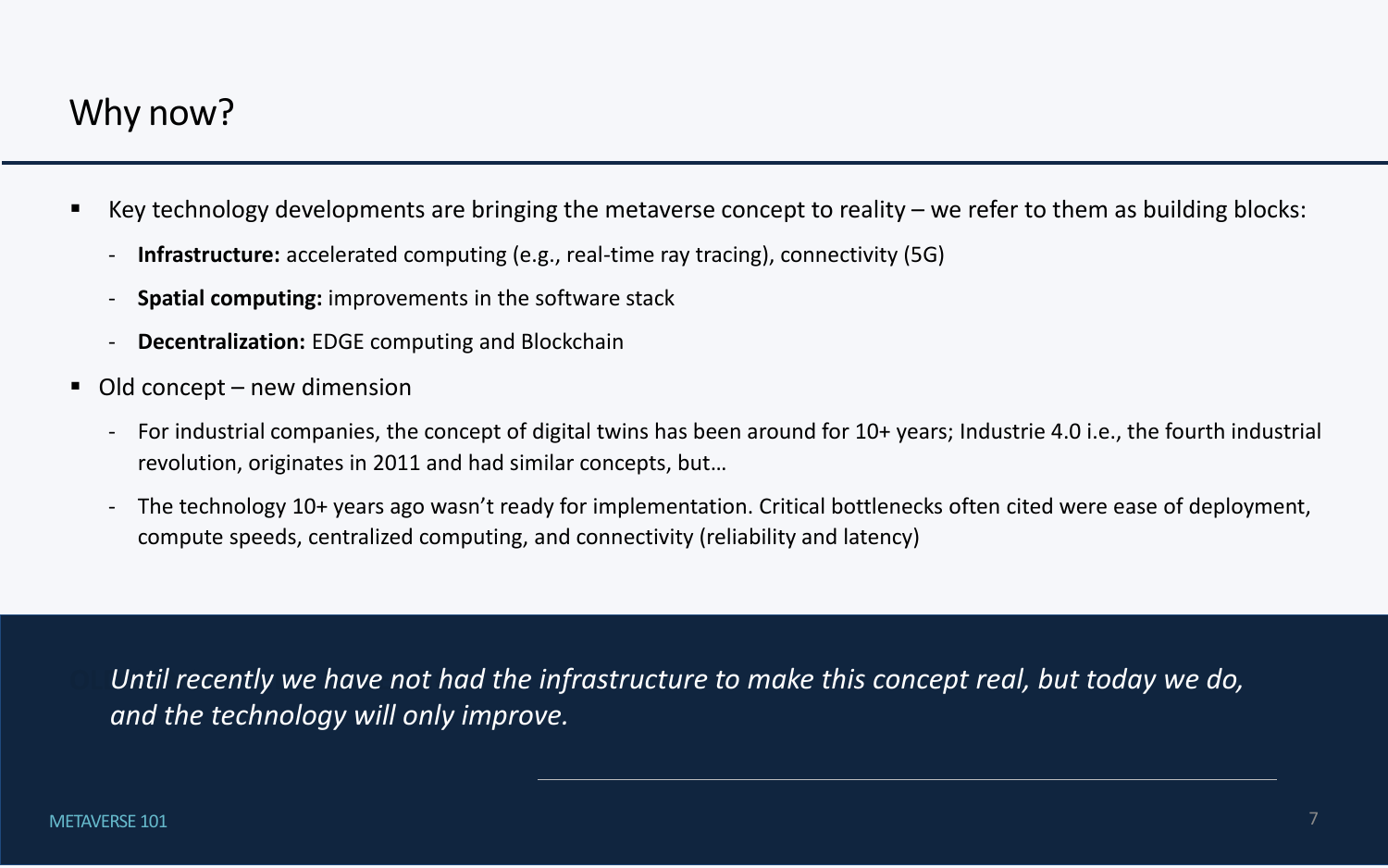# THE LAYERS OF THE METAVERSE



*While opportunities exist across all layers of the metaverse, SPEAR believes that the best risk/reward is in the building blocks that are platform and technology agnostic.* 

### *SPEAR's focus is on the building blocks of the metaverse*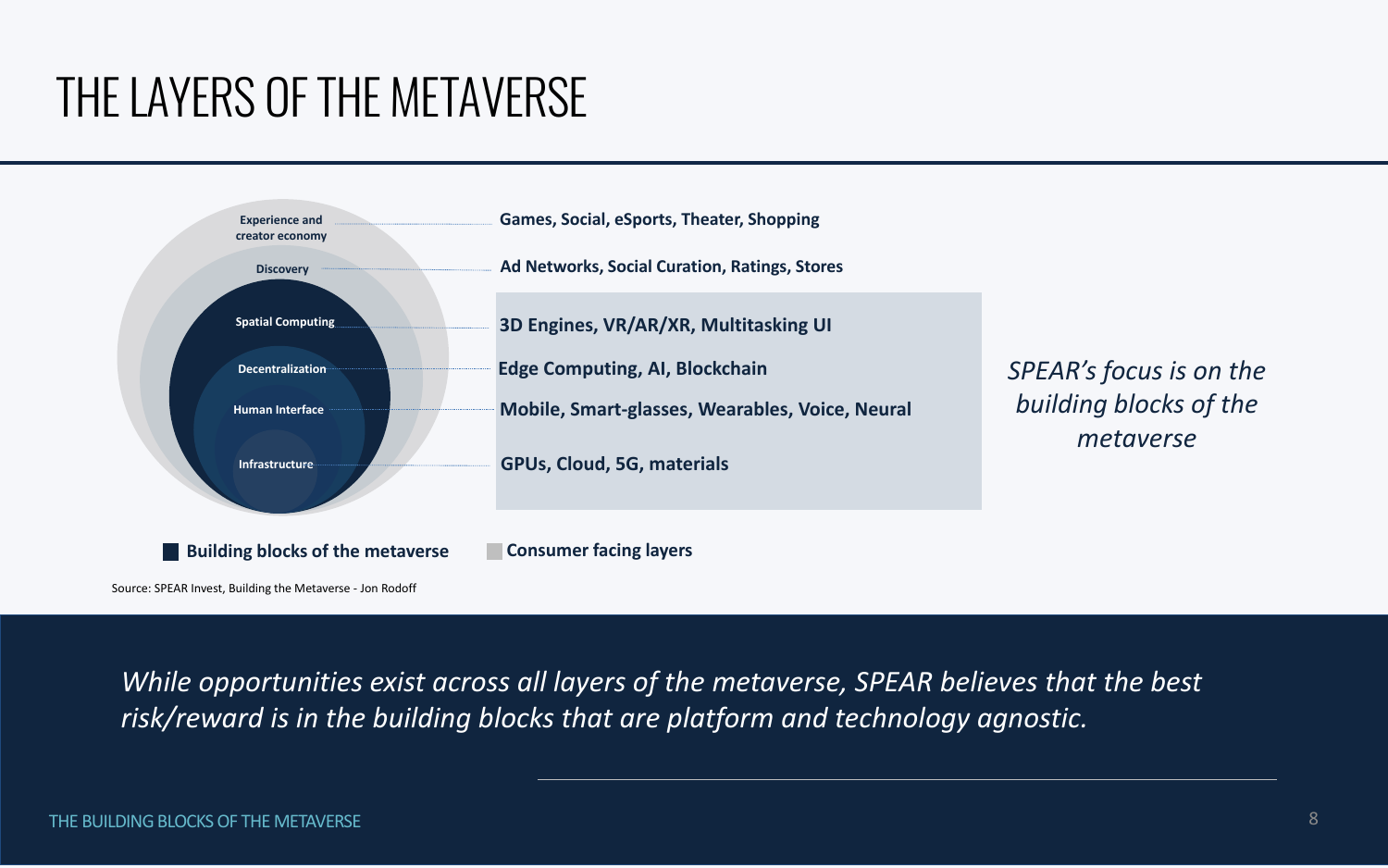### Diving into the building blocks

| <b>Infrastructure</b>    | Infrastructure is the materials, semiconductors,<br>GPUs, cloud computing, and telecommunication<br>networks (5G bringing reliability and reduced<br>latency) critical for real time rendering |  |
|--------------------------|------------------------------------------------------------------------------------------------------------------------------------------------------------------------------------------------|--|
|                          |                                                                                                                                                                                                |  |
| <b>Spatial Computing</b> | Software that brings objects into 3D, simulates<br>environments, enables 3D design. Al supports                                                                                                |  |
|                          | image and movement recognition, conversations<br>etc.                                                                                                                                          |  |
|                          |                                                                                                                                                                                                |  |
|                          | Decentralization allows moving to a permissionless,<br>democratized structure; Blockchain enables value                                                                                        |  |
| <b>Decentralization</b>  | exchange (smart contracts) and identity; Edge<br>computing enables compute at the source                                                                                                       |  |
| Source: SPEAR Invest     |                                                                                                                                                                                                |  |





**Ansys** 

**EPID**<br>GAMES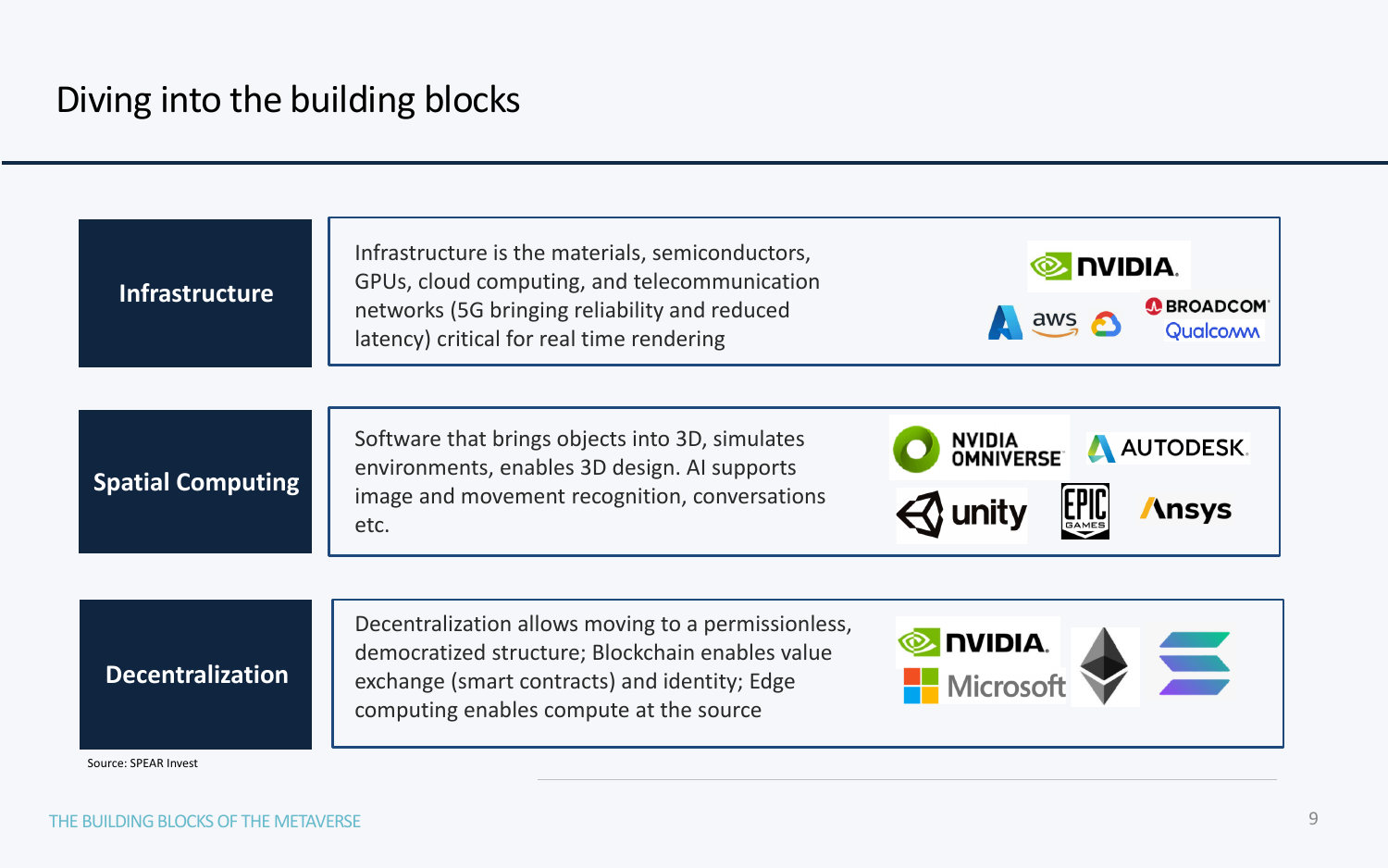### Not all metaverses are decentralized, but decentralization is important

### Metaverse does not mean decentralization

tools/SDKs to develop end products, which we believe would be

- Companies like **Nvidia, Unity, and Microsoft**, are decentralized platforms where creators use the hardware, software, and crucial in creating future metaverses
- Companies like **Apple, Facebook**, have historically had centralized business models; it remains to be seen how will these translate to a concept of a metaverse

### Why is decentralization important

- Decentralization has been one of the forces behind metaverse adoption in several end markets eliminating intermediaries (financial/currencies, art etc.)
- Benefit is that there is no authority over the consumer data, no company owns your identity, and users can move between platforms
- We expect that there will be both centralized and decentralized metaverses, with the former one leveraging existing user base, and the latter one benefiting from meaningful network effects